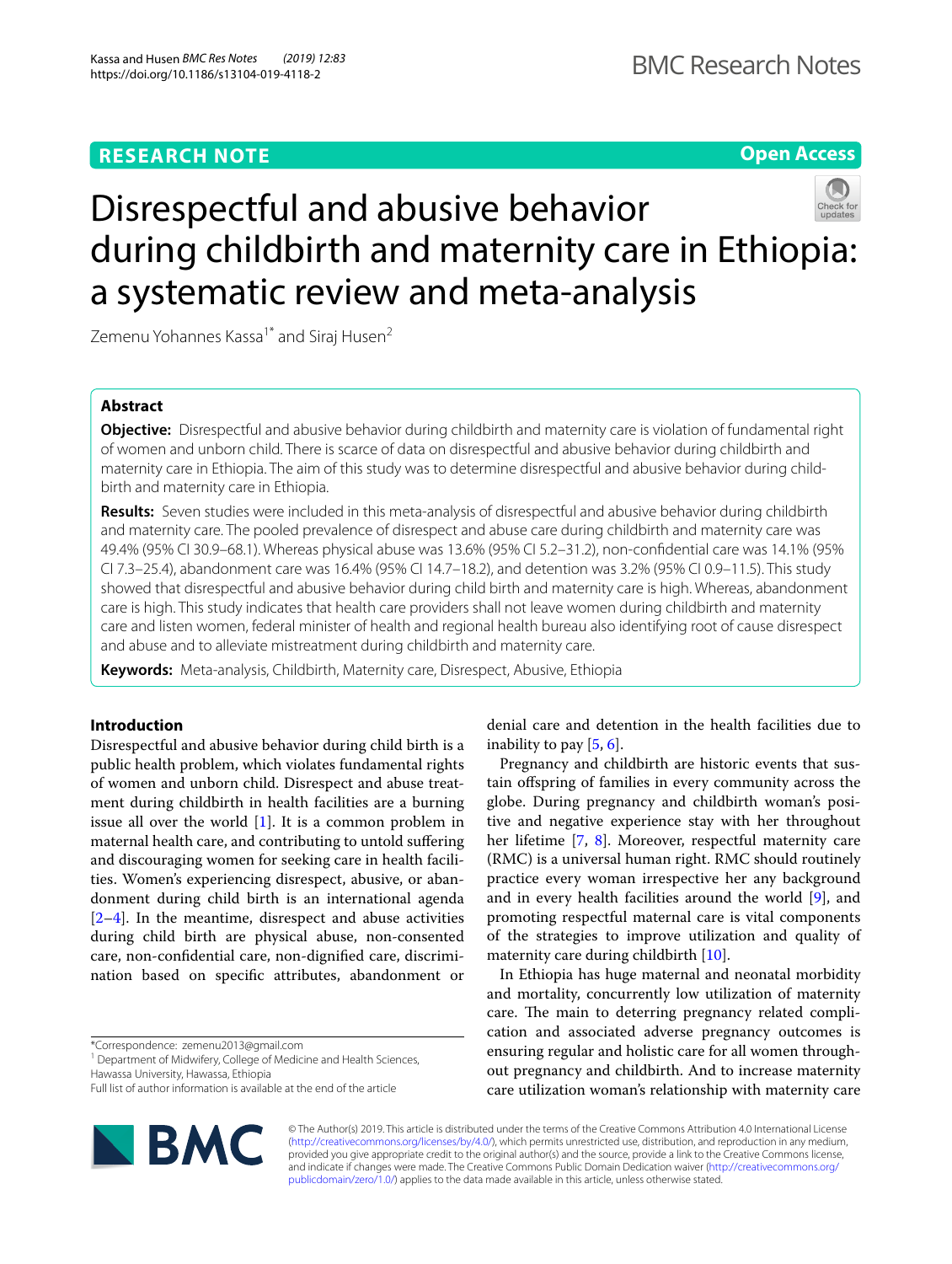providers and the health facility system during pregnancy and childbirth is fundamental. Maternity care providers isn't only the apparatus to utilize maternity care and potentially lifesaving maternity care services, while the feeling with maternity providers at this time have the impact to women's memories of their childbearing experiences stay with them for a longtime and are often shared with other women and infuences their decision to seek care from health facility  $[8, 11-13]$  $[8, 11-13]$  $[8, 11-13]$  $[8, 11-13]$ .

Every woman has the right to get quality of health care and with respect to her right during child birth and maternity care  $[14, 15]$  $[14, 15]$  $[14, 15]$  $[14, 15]$ . There is limited data on disrespect and abuse during childbirth and maternity care in Ethiopia. This study is important to see the status of disrespect and abuse during childbirth and maternity care and it helps for maternity care providers, policy makers, federal minister of health, stakeholders, public health experts and clinician for possible alleviation of disrespect and abuse during childbirth and maternity care.

## **Main text**

## **Method**

### *Search strategy and quality appraisal*

This systematic review and meta-analysis was carried out based on published studies. Articles were searched through an electronics on data bases: including, Pub-Med, Medline and HINARI, Google Scholar, Google and Cochrane Library were used to search articles. Articles were accessed by two reviewers (ZY and SH) using the following key terms, "attitude of health personnel" AND "delivery obstetrics\*/nursing", "maternity care" AND "disrespect", "disrespect" OR "abuse", "parturition" AND "prevalence", "Professional Misconduct" AND "Professional-Patient Relations", "disrespect "AND "Ethiopia". For those studies having similar outcome of interest with the current objectives, their abstracts and the full-text were reviewed accordingly. The quality of each article was appraised by two independent reviewers (ZY and SH) using the Joana Brigg's Institute (JBI) critical appraisal checklist for simple prevalence [[16\]](#page-5-13) using nine checklist tools. The criteria included the following tools: appropriate sample size, random selection of study sample, clear defnition of the criteria for the inclusion of the study, use of objective criteria to assess the outcome of interest, reliable measurement of outcome variable, use of appropriate statistical analysis method. Assessment of articles using their title, abstract, and a full review of the articles were carried out before the inclusion of articles in the final meta-analysis. The discrepancies scoring during critical appraisal were resolved through discussion reviewing the articles by two authors. The quality assessment method was calculated by two reviewers', which the articles scored greater than mean group as high quality score and the articles score less than mean as low quality score. Preferred Reporting Items for Systematic Reviews and Meta-Analyses (PRISMA) guidelines were strictly followed during the review and meta-analysis [\[17](#page-5-14)] (Additional fle [1](#page-4-0): Figure S1). Published articles in English were included. Searching of articles were conducted from January 01 to October 01, 2018.

## *Statistical analysis*

Data entry and analysis were done using comprehensive meta-analysis (version 3.1). The summary of pooled prevalence of disrespect and abuse during childbirth with 95% CI was done using the random efects model, due to the possibility of heterogeneity among the studies.

## *Heterogeneity and publication bias*

Heterogeneity and publication bias were assessed using  $I^2$ statistics and the Egger's test respectively  $[18]$  $[18]$ . The heterogeneity of studies were tested using  $I^2$  test statistics.  $I^2$ test statistics result of 25%, 50%, and 75% was declared as low, moderate and high heterogeneity respectively. Statistical signifcant publication bias was declared at p-value less than 0.05 [\[19\]](#page-5-16).

## **Result**

A total of 31 articles were identifed through electronic data base search PubMed, Medline and HINARI, Google Scholar, Google and Cochrane Library. Articles were screened using their titles, abstracts and through full article review. Whereas 10 articles excluded due to duplication and 21 articles were reviewing full articles and 14 articles were excluded after full article reviewing due unreported of prevalence (most of studies are qualitative) (Additional fle [2:](#page-4-1) Table S1). Finally, 7 studies were included in meta-analysis (Fig. [1](#page-2-0)). Heterogeneity test showed that  $I^2 = 98.49\%$ , p-value is 0.000 and publication bias (Egger's test p-value is 0.21).

## *Operational defnition*

Disrespectful and abusive behavior during childbirth is any act of the following physical abuse, non-confdential care, non-consented care, non-dignifed care, abandonment of care, discrimination and detention in the facilities.

## *Study characteristics*

The total study population size involved in this systematic review and meta-analysis were 2493. Among these, 1535 were involved at community based studies, about 901 were laboring mothers and 57 were health care providers. The sample size of study population varied from 57 to 1125 (Table [1](#page-3-0)) [[20–](#page-5-17)[26\]](#page-5-18).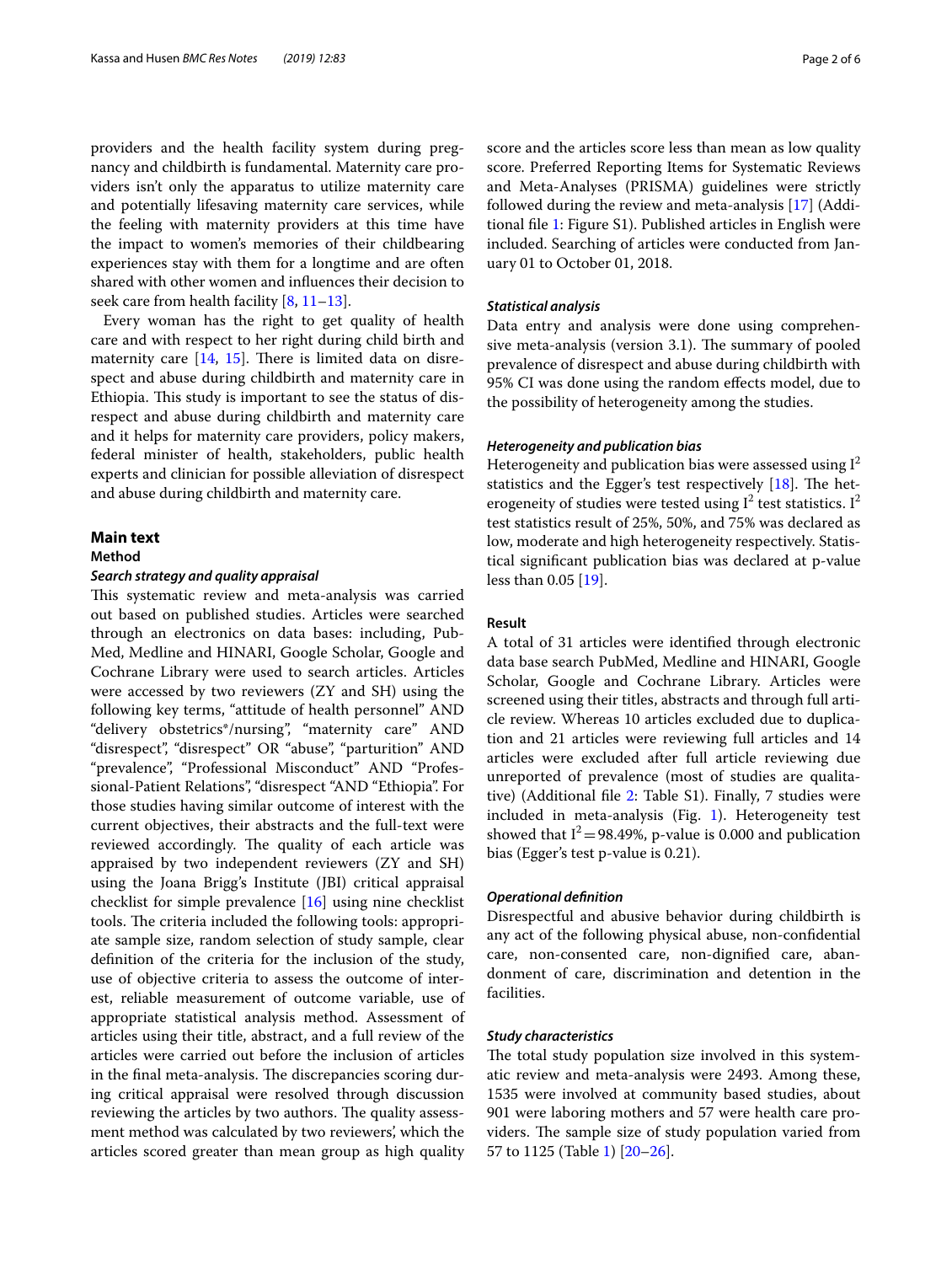

## <span id="page-2-0"></span>*Meta‑analysis*

The pooled prevalence of disrespectful and abusive behavior during childbirth and maternity care in Ethiopia was 49.4% (95% CI 30.9–68.1). The Cohran's Q and  ${\rm I}^2$  statistic for disrespect and abuse during childbirth and maternity care was 399.76 and 98.49% (Fig. [2\)](#page-4-2). Pooled prevalence of physical abuse during childbirth and maternity care in Ethiopia was 13.6% (95% CI 5.2–31.2) (Additional fle [1](#page-4-0): Figure S1), pooled prevalence of nonconfdence care during childbirth and maternity care in Ethiopia was 14.1% (95% CI: 7.3–25.4) (Additional fle [1](#page-4-0): Figure S2), pooled prevalence of abandonment during childbirth and maternity care in Ethiopia was 16.4% (95% CI 14.7–18.2), and pooled prevalence of detention during childbirth and maternity care in Ethiopia from 4 studies was 3.2% (95% CI 0.9–11.5) (Additional fle [1](#page-4-0): Figure S3).

## **Discussion**

Disrespectful and abusive behavior during childbirth and maternity care are violation of fundamental rights of woman and unborn child. It is a common problem in health facilities. In fact, promoting respectful maternity care during childbirth a vehicle to utilize maternal health care and preventing maternal and child morbidity and mortality by augmenting woman center care.

Disrespectful and abusive behavior during childbirth and maternity care have been documented in both high and low income countries, making this a truly a global agenda. Its operational defnition is not straightforward and having a diference an intentional community. Bowsers and Hill's in 2010 revealed that the evidence of disrespectful and abusive behavior during child birth and maternity care at facilities. They categorized into seven; physical abuse, non-confdential care, non-consented care, non-dignifed care, abandonment of care, discrimination and detention in the facilities [[2,](#page-5-1) [14,](#page-5-11) [27](#page-5-19)].

The aim of this systemic review and meta-analysis was to assess disrespectful and abusive behavior during childbirth and maternity care in Ethiopia. Seven studies were included in this systemic review and meta-analysis. The pooled prevalence of disrespectful and abusive behavior during child birth and maternity care was 49.4% in Ethiopia. This finding is higher than the study was done in India 28% [[28\]](#page-5-20), in Brazil 18.3% [\[29\]](#page-5-21), in Mexico 37.7% [[30\]](#page-5-22). The diffidence might be the individual difference of health care providers, the health facilities diference and health system diference and plus to that socioeconomic, cultural aspect, study time, data collection time, sampling technique and the way of defning of disrespect and abuse care in the studies.

This finding is lower than study done in Pakistan 97.4% [[31\]](#page-5-23), in Pakistan 99.7% [\[32\]](#page-5-24), and in Peru 97.4% [[33\]](#page-5-25). The difdence might be the individual diference of health care providers, the health facilities diference and health system diference and plus to that socioeconomic, cultural aspect, study time, data collection time, sampling technique and the way of defning of disrespect and abuse care in the studies.

In this meta-analysis the highest prevalence was abandonment care during childbirth and maternity care 16.4%, whereas the lowest prevalence was detention during childbirth and maternity care 3.2%.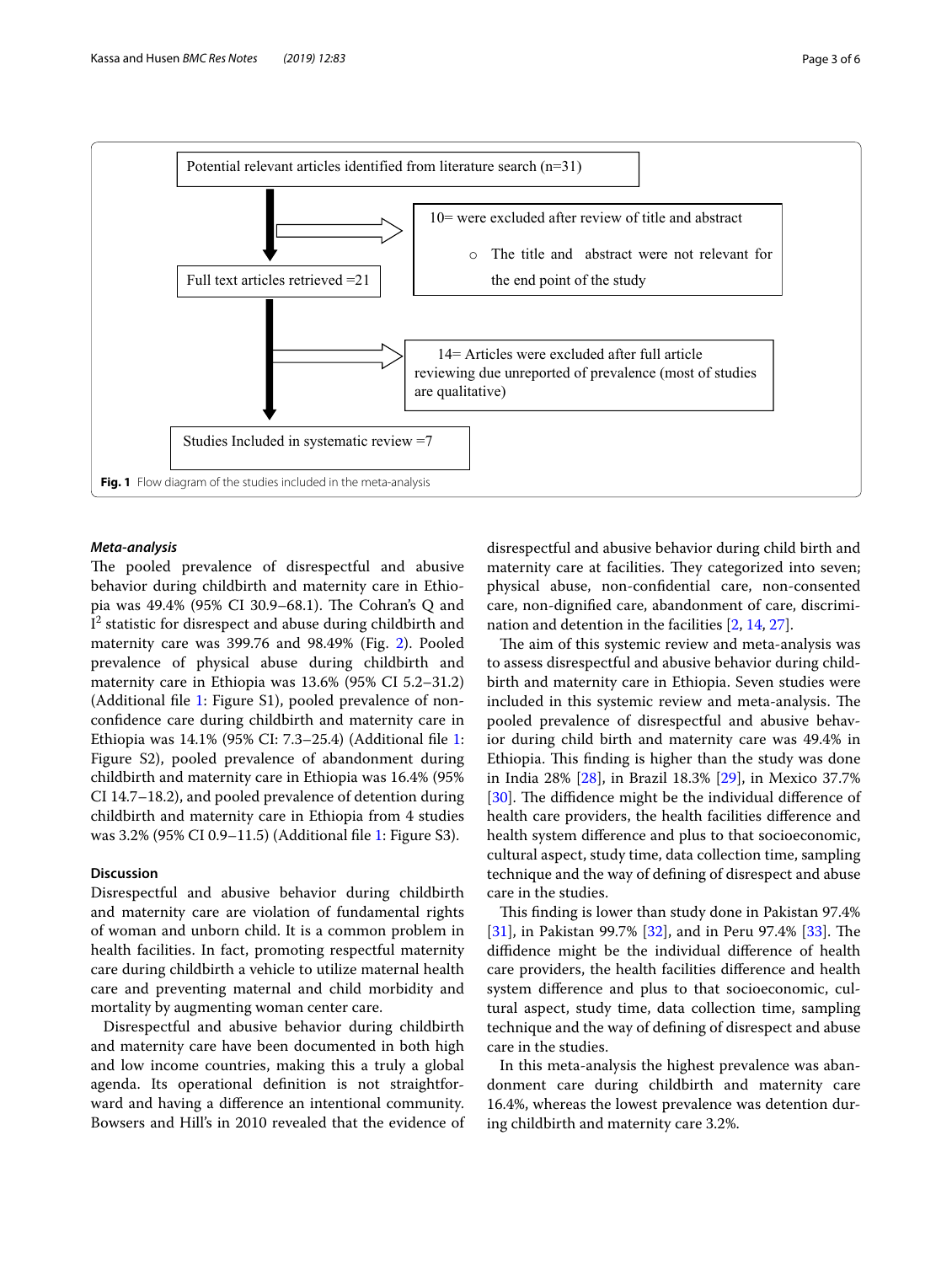<span id="page-3-0"></span>

|                          |      |          | Table 1 Prevalence of disrespect and abuse during childbirth and maternity care in Ethiopia: a systematic review and meta-analysis [20–26] |               |      |                               |                                    |                              |                          |
|--------------------------|------|----------|--------------------------------------------------------------------------------------------------------------------------------------------|---------------|------|-------------------------------|------------------------------------|------------------------------|--------------------------|
| Author (refs)            |      |          | Year of pub. Country Study design Study population Sample size Over all pre. (%)                                                           |               |      | Physical<br>pre (%)<br>abuse. | confidential<br>pre (%)<br>os<br>2 | <b>Detention</b><br>pre. (%) | Abandonment.<br>pre. (%) |
| Asefa and Bekele [20]    | 2015 | thiopia  | aboring mothers                                                                                                                            |               | 78.6 | 32.9                          | 21.4                               | S.                           | 39.3                     |
| Anteneh et al. [21]      | 2018 | Ethiopia | Providers                                                                                                                                  |               | 79.6 | 25.9                          | 34.5                               | ∞                            | 13.2                     |
| sheferaw et al. [22]     | 2017 | Ethiopia | aboring mothers                                                                                                                            | 240           | 36.0 | $\overline{6}$                | 7.0                                | JR                           | 0.61                     |
| Vasihun et al. [23]      | 2018 | Ethiopia | Community                                                                                                                                  | $\frac{1}{4}$ | 67.1 | 57.6                          | $\frac{1}{2}$                      | JR                           |                          |
| Vassihun and Zeleke [24] | 2018 | Ethiopia | aboring mothers                                                                                                                            | 284           | 43.0 | 34.5                          | 31.7                               | ΨŘ                           | 32.4                     |
| (athleen et al. [25]     | 2018 | Ethiopia | aboring mothers                                                                                                                            | 204           |      | C5                            | 3.7                                |                              |                          |
| Gebremichael et al. [26] | 2018 | thiopia  | Community                                                                                                                                  | 1125          | 22.0 | $\frac{8}{2}$                 | $\frac{8}{2}$                      | 3.8                          | $\frac{0}{2}$            |
|                          |      |          | HHIV positive, N HIV negative, P health care providers, C community, L laboring mother, CS cross-sectional study                           |               |      |                               |                                    |                              |                          |

| j           |     |
|-------------|-----|
| י<br>י<br>Í |     |
|             |     |
|             |     |
|             | ֡֡֡ |
|             |     |
|             |     |
|             |     |
|             |     |
|             |     |
|             |     |
| I           |     |
|             |     |
|             |     |
|             |     |
|             |     |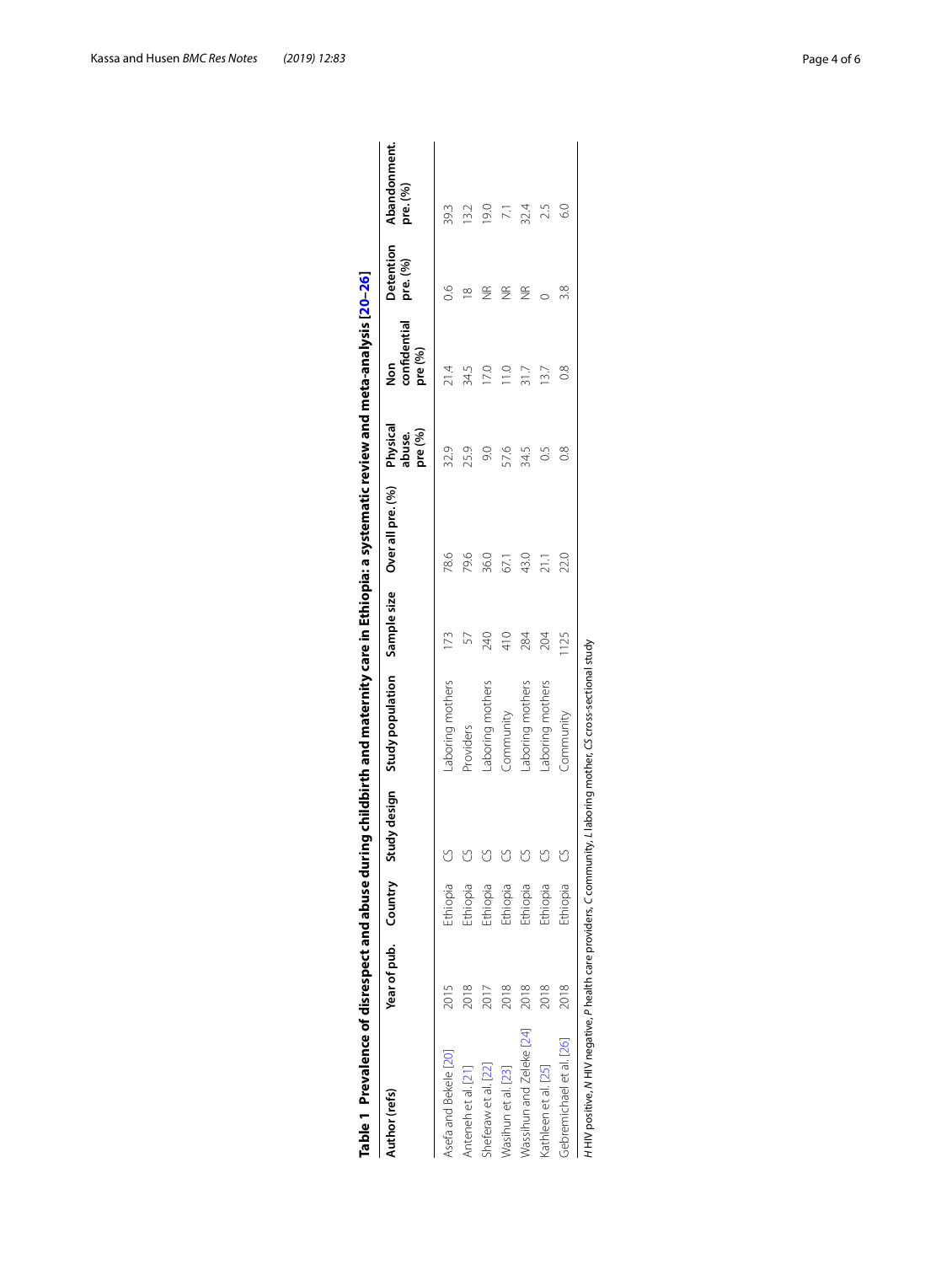| Model                                                                                                      | Study name                | Statistics for each study |             | Events/Total | Event rate and 95% CI |         |         |      |                          | Weight (Random)          |                 |
|------------------------------------------------------------------------------------------------------------|---------------------------|---------------------------|-------------|--------------|-----------------------|---------|---------|------|--------------------------|--------------------------|-----------------|
|                                                                                                            |                           | Event rate                | Lower limit | Upper limit  | Total                 | $-1.00$ | $-0.50$ | 0.00 | 0.50                     | 1.00                     | Relative weight |
|                                                                                                            | Asefa and Bekele (20)     | 0.790                     | 0.723       | 0.844        | 137 / 173             |         |         |      |                          | $\overline{\phantom{0}}$ | 14.23           |
|                                                                                                            | Anteneh et al., (21)      | 0.800                     | 0.676       | 0.884        | 46/57                 |         |         |      |                          |                          | 13.34           |
|                                                                                                            | Sheferaw et al., (22)     | 0.360                     | 0.302       | 0.423        | 86 / 240              |         |         |      | $\overline{\phantom{0}}$ |                          | 14.45           |
|                                                                                                            | Wasihun B et al., (23)    | 0.670                     | 0.623       | 0.714        | 275 / 410             |         |         |      | ┵                        |                          | 14.55           |
|                                                                                                            | Wassihun and Zeleke (24)  | 0.430                     | 0.374       | 0.488        | 122 / 284             |         |         |      | ┵                        |                          | 14.50           |
|                                                                                                            | Kathleen P et al., (25)   | 0.210                     | 0.160       | 0.271        | 43/204                |         |         |      | $\overline{\phantom{0}}$ |                          | 14.30           |
|                                                                                                            | Gebremichael et al., (26) | 0.220                     | 0.197       |              | 0.245 248 / 1125      |         |         |      | $\ddot{}$                |                          | 14.62           |
| Fixed                                                                                                      |                           | 0.385                     | 0.364       | 0.406        |                       |         |         |      | $\ddot{\phantom{1}}$     |                          |                 |
| Random                                                                                                     |                           | 0.494                     | 0.309       | 0.681        |                       |         |         |      |                          |                          |                 |
| Fig. 2 The forest plot Prevalence of disrespect and abuse during childbirth and maternity care in Ethiopia |                           |                           |             |              |                       |         |         |      |                          |                          |                 |

<span id="page-4-2"></span>Implication of this study; produce pooled prevalence of disrespectful and abusive behavior during child birth and maternity care in Ethiopia. Decision makers, policy planners and clinician on maternal and child health to achieve sustainable development goal three to ensure health lives and promote wellbeing for all ages and the women has the right to get maximum standard of care during maternity care. Therefore, this meta-analysis is an input for policy planners for evidence-based strategy to alleviate disrespect and abuse during childbirth and maternity care at facilities.

## **Conclusion**

This study showed that disrespectful and abusive behavior during child birth and maternity care is high. Whereas abandonment care is high. This study indicates that health care providers shall not leave women during childbirth and maternity care and listen women, federal minister of health and regional health bureau also identifying root of cause disrespect and abuse and to alleviate mistreatment during childbirth and maternity care.

## **Limitation**

Potential limitations of this study, due to the nature of disrespectful and abusive behavior during childbirth and maternity care. Another important limitation is that different defnition of disrespect and abusive behavior during childbirth and maternity care. The current estimates are limited to childbirth and maternity care. Disrespectful and abusive behavior can be occurred at family planning and another medical care. An important limitation is the use of childbirth and maternity care as search term.

## **Additional fles**

<span id="page-4-0"></span>**[Additional fle 1: Figure S1.](https://doi.org/10.1186/s13104-019-4118-2)** The forest plot Prevalence of physical abuse during childbirth and maternity care in Ethiopia. **Figure S2.** The forest plot Prevalence of non-confdential care during childbirth and maternity care in Ethiopia. **Figure S3.** The forest plot Prevalence of detention during childbirth and maternity care in Ethiopia.

<span id="page-4-1"></span>**[Additional fle 2: Table S1.](https://doi.org/10.1186/s13104-019-4118-2)** PRISMA 2009 Checklist for disrespectful and abusive behaviors during childbirth and maternity care in Ethiopia.

#### **Abbreviations**

WHO: World Health Organization; RMC: respectful maternity care.

#### **Authors' contributions**

ZY was the principal investigator who contributed to origin, the idea and design of the study, collected, entered, analyzed, interpreted the data, prepared the manuscript and acted as corresponding author. ZY and SH contributed to data analysis, interpretation and drafted the manuscript. Both authors read and approved the fnal manuscript.

#### **Author details**

<sup>1</sup> Department of Midwifery, College of Medicine and Health Sciences, Hawassa University, Hawassa, Ethiopia. <sup>2</sup> School of Medical Laboratory Science, College of Medicine and Health Sciences, Hawassa University, Hawassa, Ethiopia.

## **Acknowledgements**

We don't have any person or organization to acknowledge.

#### **Competing interests**

The authors declare that they have no competing interests.

#### **Availability of data and materials**

All data pertaining to this study is contained and presented in this document.

## **Consent to publish**

Not applicable.

#### **Ethics approval and consent to participate** Not applicable.

#### **Funding**

There was no any funding or sponsoring organization for this paper.